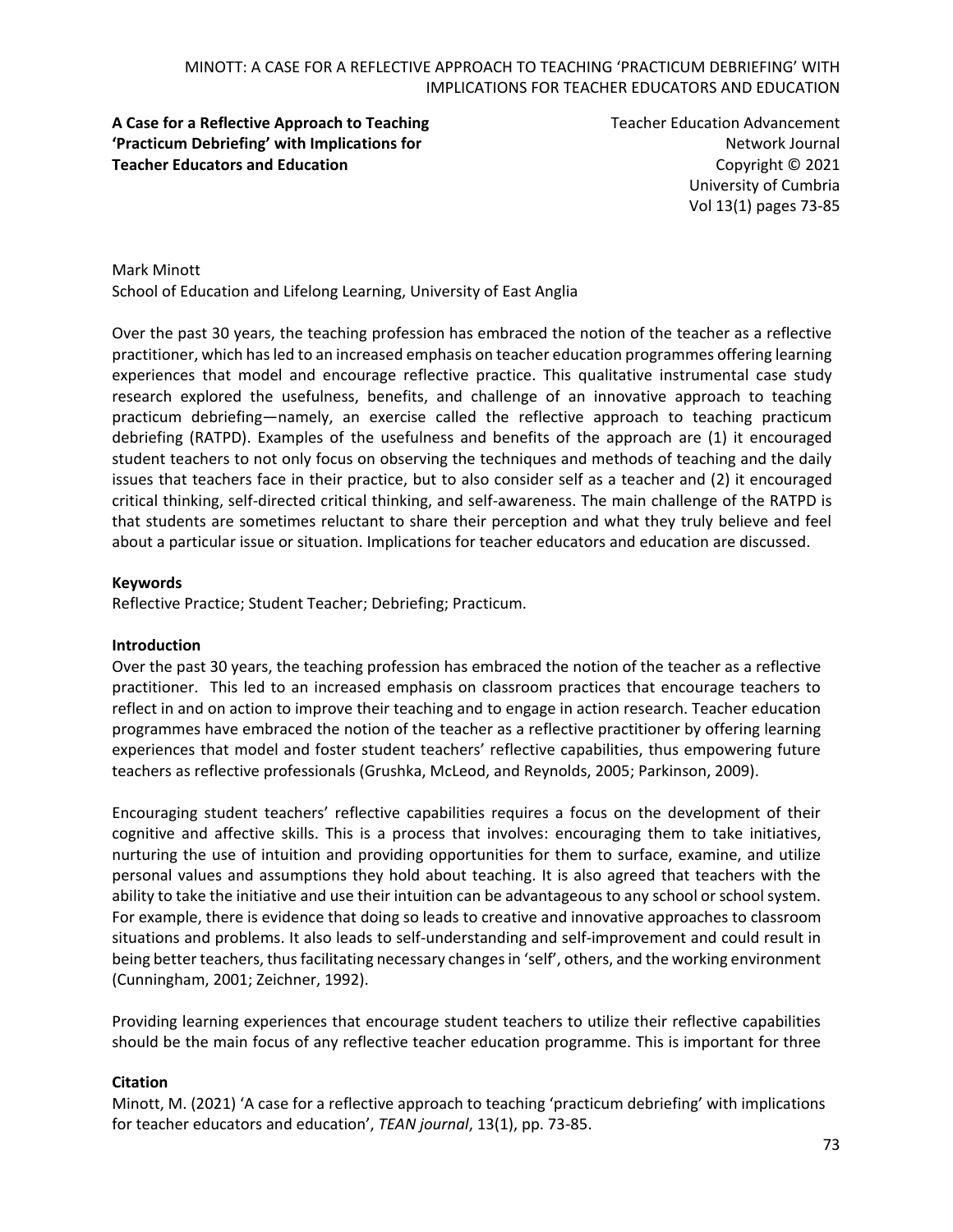reasons. One, providing opportunities for them to utilize their reflective capabilities is one way to encourage their continued use of reflection on entering the teaching profession. This is necessary because they will encounter barriers to teaching reflectively in schools (Cole, 1997); for example, teachers' workload and overcrowded classrooms. Two, there is the need to develop proponents for the idea of reflection and reflective teaching; therefore, enabling student teachers to experience the benefits of teaching reflectively could aid in achieving this aim. Three, developing autonomous teachers who are self-directed professionals is an aim of teacher education programmes worldwide. Providing opportunities for student teachers to utilize their reflective capabilities could also aid in achieving this goal.

As a reflective practitioner and a proponent of the practice with a deep interest in ensuring that teacher education programmes offer learning experiences that encourage the development of students' reflective capabilities, I devised, implemented, and evaluated the reflective approach to teaching practicum debriefing (RATPD) with a number of student teachers from a local university.

#### **What Constitutes the RATPD?**

The RATPD combines elements of reflective teaching—in particular, reflection-on-action—with student teachers' practicum debriefing tutorials. The theoretical underpinning for this exercise is a combination of the idea of reflection-on-action (Schön, 1987) and the thought that reflective teaching must involve not just questioning teaching techniques but also the teacher's goals, values, beliefs, assumptions about teaching, and the teaching context (Zeichner & Liston, 1996). The approach encourages student teachers to reflect on their actions and those of the mentor teacher observed during their practicum exercise in schools. However, implementing the approach requires, first, an understanding of who and what a reflective teacher is. Second, it requires the development and administration of questions to facilitate reflective thinking during the teaching practicum debriefing sessions. These are addressed next.

#### **Understanding Reflective Teaching**

Zeichner and Liston (1996) provide a useful starting point for our understanding of reflective teaching. They assert:

If a teacher never questions the goals and the values that guide his or her work, the context in which he or she teaches, or never examines his or her assumptions, then it is our belief that this individual is not engaged in reflective teaching (p.1).

Given this statement, I define reflective teaching as involving a questioning disposition and critically thinking about one's teaching techniques, personal goals, values, beliefs, assumptions about teaching, and the teaching context. This means that the desire and willingness to question and to think critically must come naturally or be cultivated through practice. The ability to cultivate this disposition through practice is supported by Posner (1989), who pointed out that all humans can question and think critically because these are human characteristics that can be developed.

In addition to a clear definition of reflective teaching, utilizing the approach requires understanding several concepts about reflective teaching and teachers. These are displayed in table form below.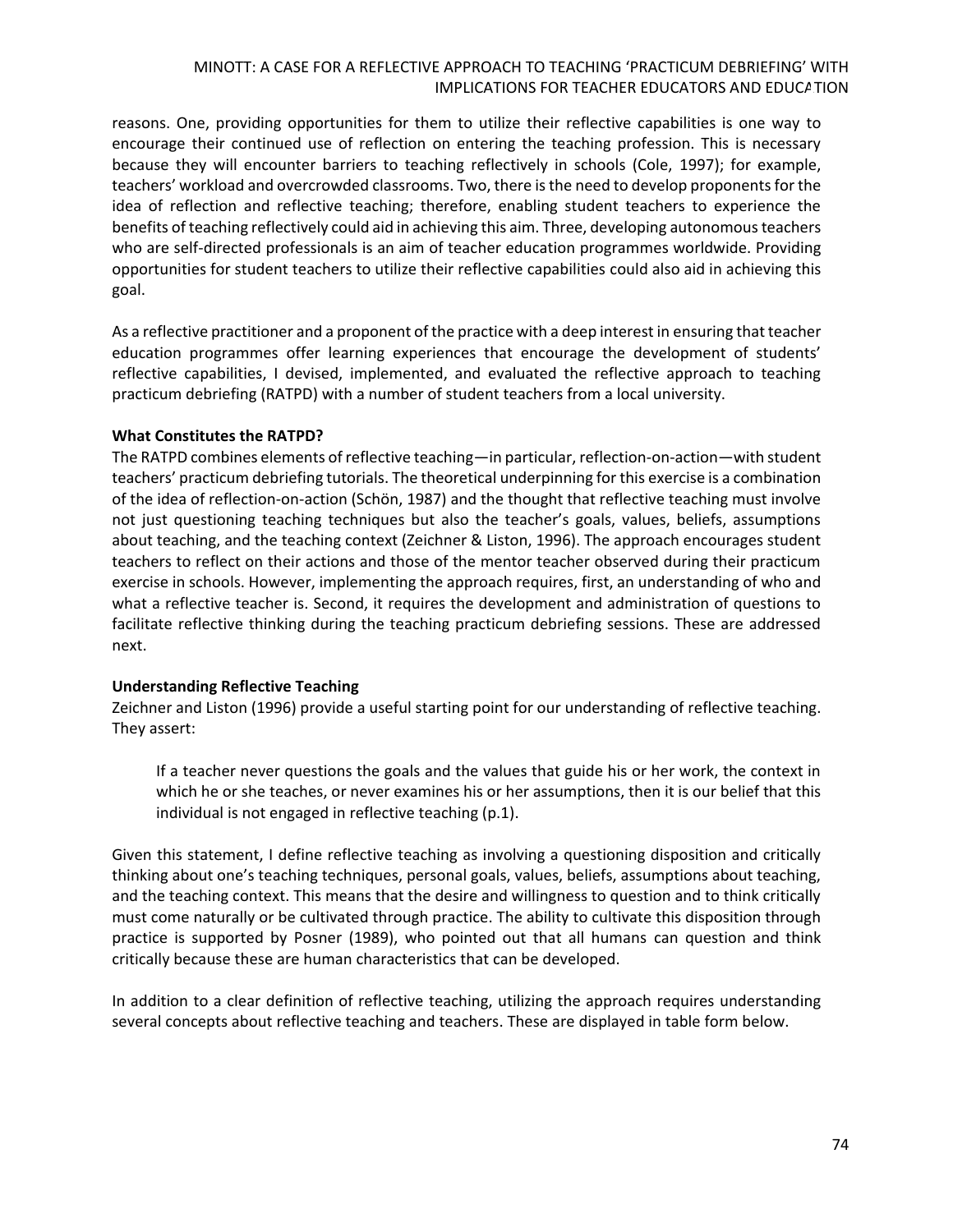| Table 1. Concepts about reflective teaching and teachers. |  |
|-----------------------------------------------------------|--|
|-----------------------------------------------------------|--|

| Concepts about reflective teaching and teachers                         | Author (s)                   |
|-------------------------------------------------------------------------|------------------------------|
| Reflective teaching demands that teachers employ and develop their      | (Farrell, 2001)              |
| cognitive skills as a means of improving their practice. They should    |                              |
| be able to recall, consider, and evaluate their teaching experiences    |                              |
| as a means of improving future ones.                                    |                              |
| Reflective teachers need to develop and use self-directed critical      | (Cole, 1997; Hyrkas, Tarkka, |
| thinking and ongoing critical inquiry in their practice, initiated by   | & Ilmonen, 2001).            |
| them and not administratively decreed. This results in the              |                              |
| development of contextualized knowledge.                                |                              |
| Reflective teachers think critically, which involves the willingness to | (Elder & Paul 1994;          |
| question, take risks in learning, try out new strategies and ideas,     | Halpern, 2014).              |
| seek alternatives, take control of learning, use higher-order thinking  |                              |
| skills, and reflect on their own learning processes. They would         |                              |
| discuss with others and analyze problems they encounter in their        |                              |
| classroom, to aid their analysis of situations, which could result in   |                              |
| improved future classroom encounters.                                   |                              |
| Reflective teaching demands that teachers use and develop their         | (Markham, 1999).             |
| affective skills as a means of improving their practice. They use their |                              |
| intuition, initiative, values, and experience during teaching and       |                              |
| exercise judgment about the use of various teaching and research        |                              |
| skills.                                                                 |                              |
| Reflective teachers identify personal meaning or significance of a      | (Reiman, 1999).              |
| classroom or school situation, and this would include the disclosure    |                              |
| and examination of personal feelings.                                   |                              |
| Reflective teachers take personal risks, for reflective teaching        | (Cunningham, 2001; Day,      |
| demands the sharing of perceptions and beliefs with others. They        | 1999; Markham, 1999).        |
| engage in sharing ideas, receiving, and giving feedback as a part of a  |                              |
| collaborative experience, and they confront the uncertainty about       |                              |
| their teaching philosophies and, indeed, their competence.              |                              |

This understanding is important for two reasons. First, it is useful when interpreting students' response to the RATPD debriefing questions. For example, one would be able to identify the extent to which students had engaged in self-directed critical thinking or reflected on their learning processes. Second, during debriefing sessions, it can be used to guide students' thinking about activities such as identifying personal values, beliefs, and assumptions and how these influenced their understanding of the episode or situation they are describing. In my experience, students sometimes find it difficult to, are reluctant to, or avoid talking about this aspect of teaching. This is especially so among those encountering the notion of reflective teaching for the first time.

### **Reflective Questions**

As outlined in the preceding discussion on the theoretical underpinning of the RATPD, the use of questions is central (Zeichner & Liston, 1996). Given my understanding of reflective teaching also outlined in the above discussion, I developed several reflective questions: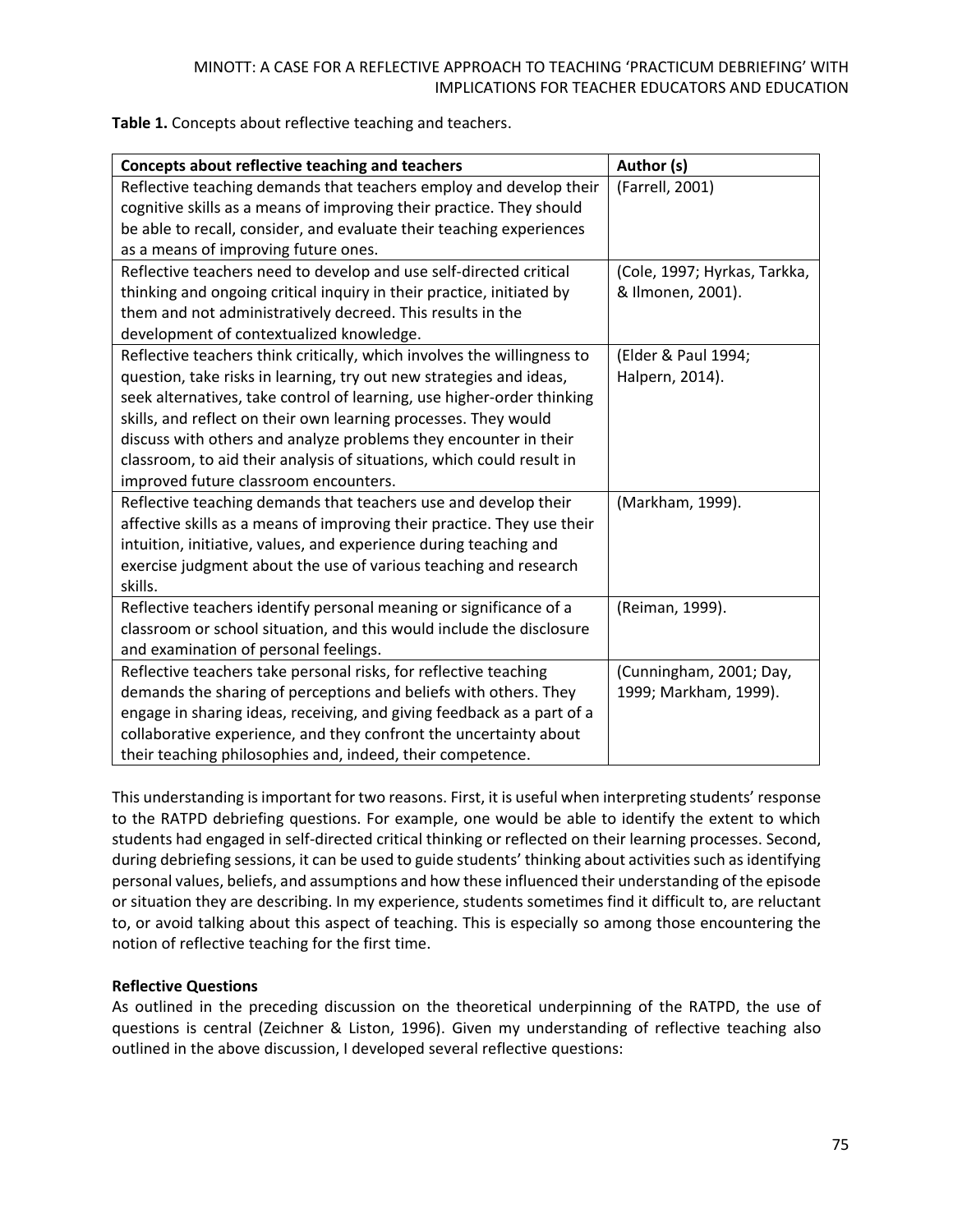Reflective Question 1: What have you learned about teaching? Reflective Question 2: To what extent has the observation/teaching practicum caused any changes in your beliefs, values, and assumptions about teaching? Reflective Question 3: What have you learned about 'self' as a teacher?

It is through these reflective questions that the RATPD is enacted. They are also used to guide discussions during debriefing sessions. I refer to the questions as "reflective" because they emerge from my understanding of reflective teaching but, more important, they help to encourage student teachers to critically think about what they had observed in schools during their practicum.

While some international writings combine both areas—that is, reflection and student practicum tutorial (Grushka et al., 2005; Vásquez & Reppen, 2007)—there are no known writings that specifically highlight: the kind of questions utilized in the RATPD, how they are arranged and used, the responses to the questions and the benefits and challenges of the approach. Based on these observations, a study was launched to evaluate the RATPD strategy and highlight its usefulness, benefits, and challenges.

### **The Aim**

The study aimed to empirically evaluate the RATPD strategy and ascertain the usefulness, benefits, and challenges of the three reflective questions through which the approach is enacted.

#### **Research Design**

A qualitative instrumental case study was employed. Creswell (1998) and Stake (2000) define an instrumental case study as a type of study where the focus is on a specific issue rather than on the case itself. The case then becomes a vehicle to understand the issue or to provide insight into the concerns of the study. For this study, the unit of analysis was the RATPD, its usefulness, benefits, and challenges of the three reflective questions through which the approach is enacted and not the participants (Creswell, 1998; Stake, 2000).

### *Participants*

The participants for this study were three student teachers at a local university who had recently (February 2019) completed a school term practice teaching in a secondary school in southwest London. The participants were Cello, Viola, and Pinto (pseudonyms). Practicum or placement was an important part of their education and training and is a requirement for the successful completion of the teacher education degree.

In selecting the students for the study, I used purposeful convenience or opportunity sampling—they were doing their practicum in the school where I worked as a supply or substitute teacher—and considered them information-rich. Guba and Lincoln (1998) state that information-rich participants can illuminate or provide a great deal of insight into the issues of importance to any research. An examination of the findings and the responses of the participants reveal that they were able to provide in-depth, relevant, and unique perspectives on the research issue.

### *Data Collection and Ethical Issues*

Participants were invited to take part in the study via various face-to-face meetings. They were told about the nature of the research and how the data would be utilized and promised anonymity. They were also told that their names and that of the school and University which they attended would not be included in the report and that the study will not be used in any aspects of their assessment. This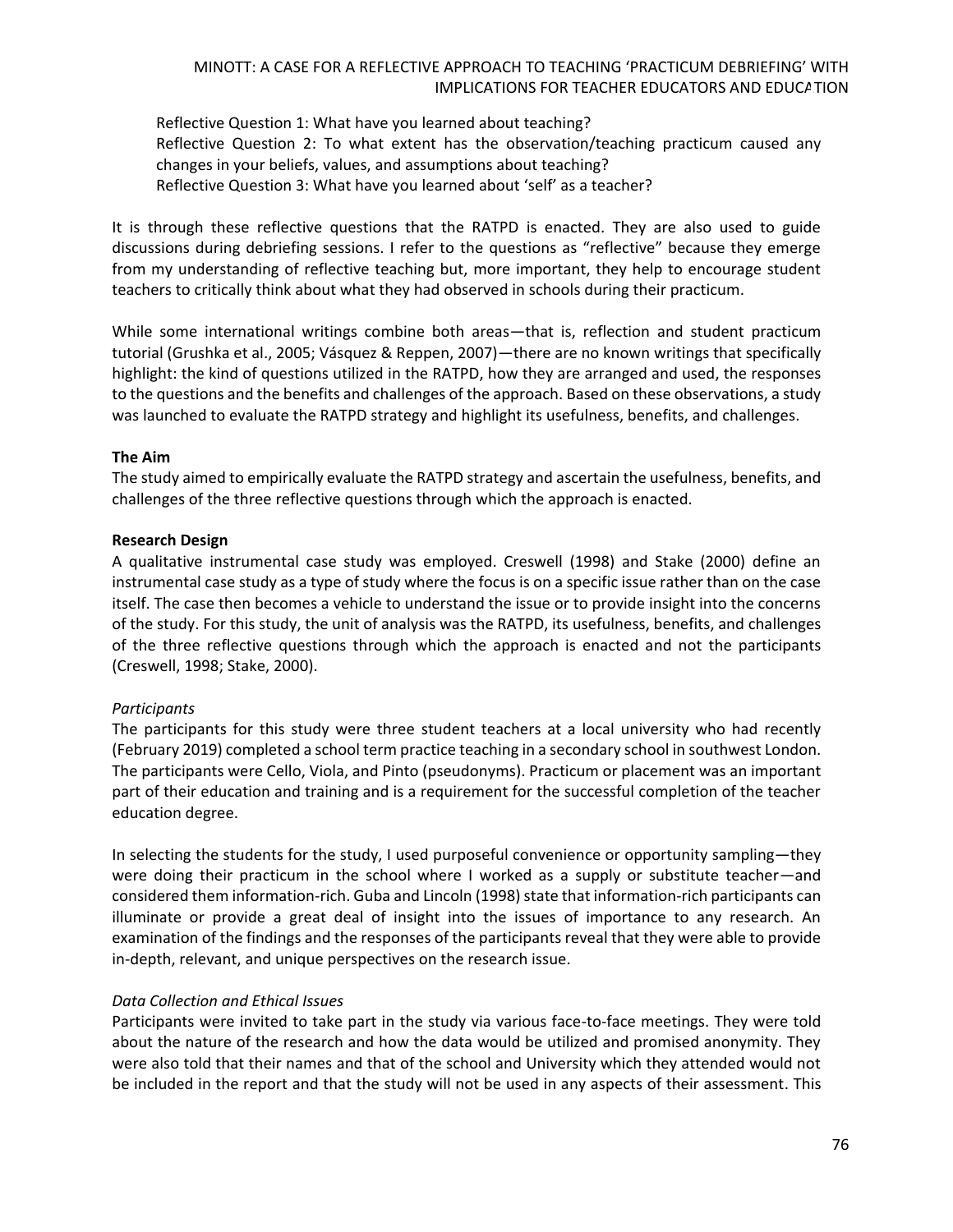was adhered to, for no mention of the name of the school or university is made in this report. All agreed to participate.

Just before the final week of their practicum, they were given the reflective questions. This gave them time to think critically and formulate their responses. They were to email responses to me, which they did.

### *Data Analysis Process*

The responses to the questions were analyzed using content analysis. This meant that an analysis was done on each participant's views, as was a cross-examination of emerging categories to discern findings common to all. I also used direct interpretation of the data, which involved looking at each and drawing meaning from it (Creswell, 1998).

Specifically, I read through the responses to the three questions and found the ideas that recurred. These ideas and words became the main categories or themes. For example, an examination of the responses to reflective question 1 revealed words and phrases such as lesson planning, differentiating instructions, data entry and marking. Based on these I created the category 'mechanics of teaching'. Responses also included words and phrases such as 'guiding student to develop personally', 'encouraging positive behaviours' and 'helping pupils'. Based on these, I created the category 'affective/relational aspects of teaching'. Responses to reflective question 2 revealed phrases such as 'remain committed' 'challenged my assumptions' and changed my views', and responses to reflective question 3 revealed words and phrases such as 'patience', 'constant reflection' and 'being friendly'. These were used as categories. From this process of analysis, I constructed an understanding of the usefulness and benefit of the RATPD and by extension the three core reflective questions.

To aid in reducing researcher bias in the data analysis process I employed participants' validation (Elliot 1991), by presenting the participants with a transcript of the report and asking them to say if the report faithfully represents their views. In checking that the study faithfully represented their views, they were also encouraged to say if their identity were also obscured. All agreed that their identities were obscured, and only minor spelling and grammatical changes were necessary.

### **Results and Discussion**

### *Usefulness of the RATPD and by extension the three Reflective Questions*

Reflective Question 1*.* The first question asked, 'What have you learned about teaching?' The examination of the responses to this reflective question reveals its usefulness in three ways. First, the question revealed that participants had learned about the mechanics of teaching and practice these.

For example, one participant said:

I have learnt how to differentiate lessons effectively to cater for the different abilities in a class and different strategies for encouraging positive behaviour in the classroom (Viola).

Another said:

I have learnt that teaching is so much more than planning your lessons 'starter, main activity, plenary', and marking and data entry, although these are all important components…(Cello).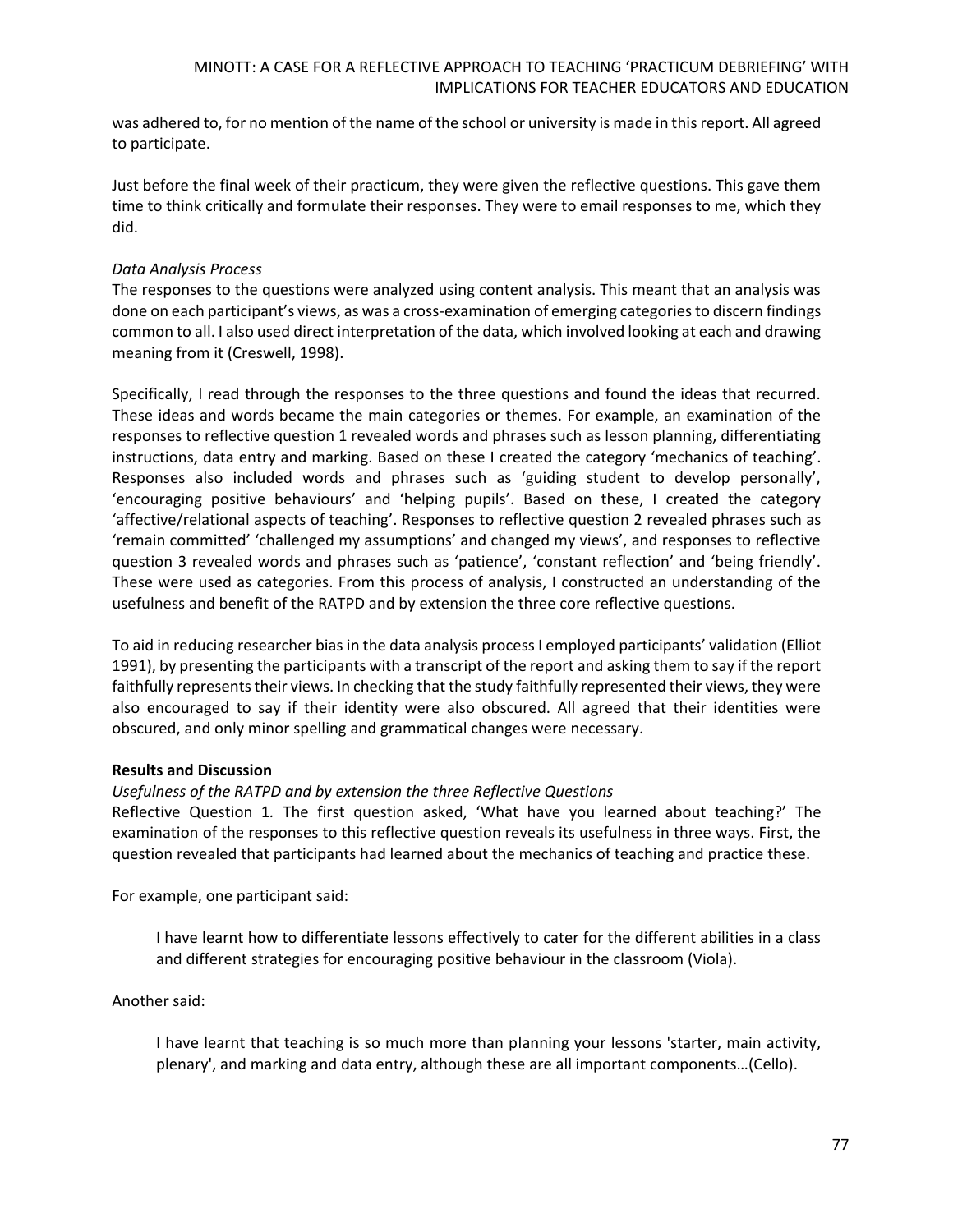An important and expected outcome of any teaching practicum exercise is to enable student teachers to experience and successfully engage with the mechanics of teaching in a school— such as those highlighted here by this study's participants. However, for learning to occur it requires a reflective engagement with the mechanics of teaching. Reflective question one seems to be a useful catalyst to enable this learning to take place. This is so because it requires student teachers to recall, examine and determine what aspects of the mechanics they learned (Farrell, 2001). Additionally, during the debriefing exercise, these highlighted aspects of the mechanics would be discussed with the student to aid their analysis which could result in improved future classroom and/or school encounters (Elder & Paul 1994; Halpern, 2014).

Secondly, the question revealed the overall belief among participants that the mechanics of teaching must be balanced with the affective/relational and even the reflective aspects of teaching:

Essentially, I have learnt that teaching is so much more than the curriculum, or planning a lesson… it is compromise, it is negotiation, and it is helping all pupils to navigate the complexities of adolescence, guiding them to develop personally as well as intellectually as you teach them (Cello).

I have learned many things about teaching during my practice at the school, especially the importance of getting to know your students and how this influences lesson planning (Viola).

I have learnt that reflective learning for teachers can actually block effective teaching, as in 'analysis paralysis' (Pinto).

While Pinto learned about the need for a balanced use of analysis in the teaching-learning dynamics, other participants learned about the need to balance attending to students' education and their other needs. Here we find participants— as a result of engaging with reflective question one— learning about balance, but more importantly, being 'teacher as pedagogue' which involves a caring interest in the growth and welfare of students which ought to motivate their practice (Van Manen, 2006). Thirdly, the question facilitated the expression of the challenge of matching theory (that which is learned in the University) with practice in schools:

After having spent a couple of months in university, it can be challenging to marry the theory with the realities of teaching, and especially when integrating your own values into school policy. Throughout first placement at the school I had the opportunity to research this for my first PGCE dissertation on getting pupils to read, in which I planned a sequence of lessons with academic pedagogical works in mind, which was great and really illuminating (Cello).

While this area of challenge is not new and may continue to be difficult (Richards, 1996) here we find question one encouraging a student teacher to confront a challenge in her teaching which is an important aspect of being and becoming a reflective practitioner (Cunningham, 2001; Day, 1999; Markham, 1999).

Reflective Question 2. The second question asked, "To what extent has the practicum experience caused changes in your beliefs, values, and assumptions about teaching?" The examination of the responses to this reflective question reveals its usefulness, in that it encouraged participants to think affectively, by targeting their values, beliefs, and assumptions in relation to teaching and learning. All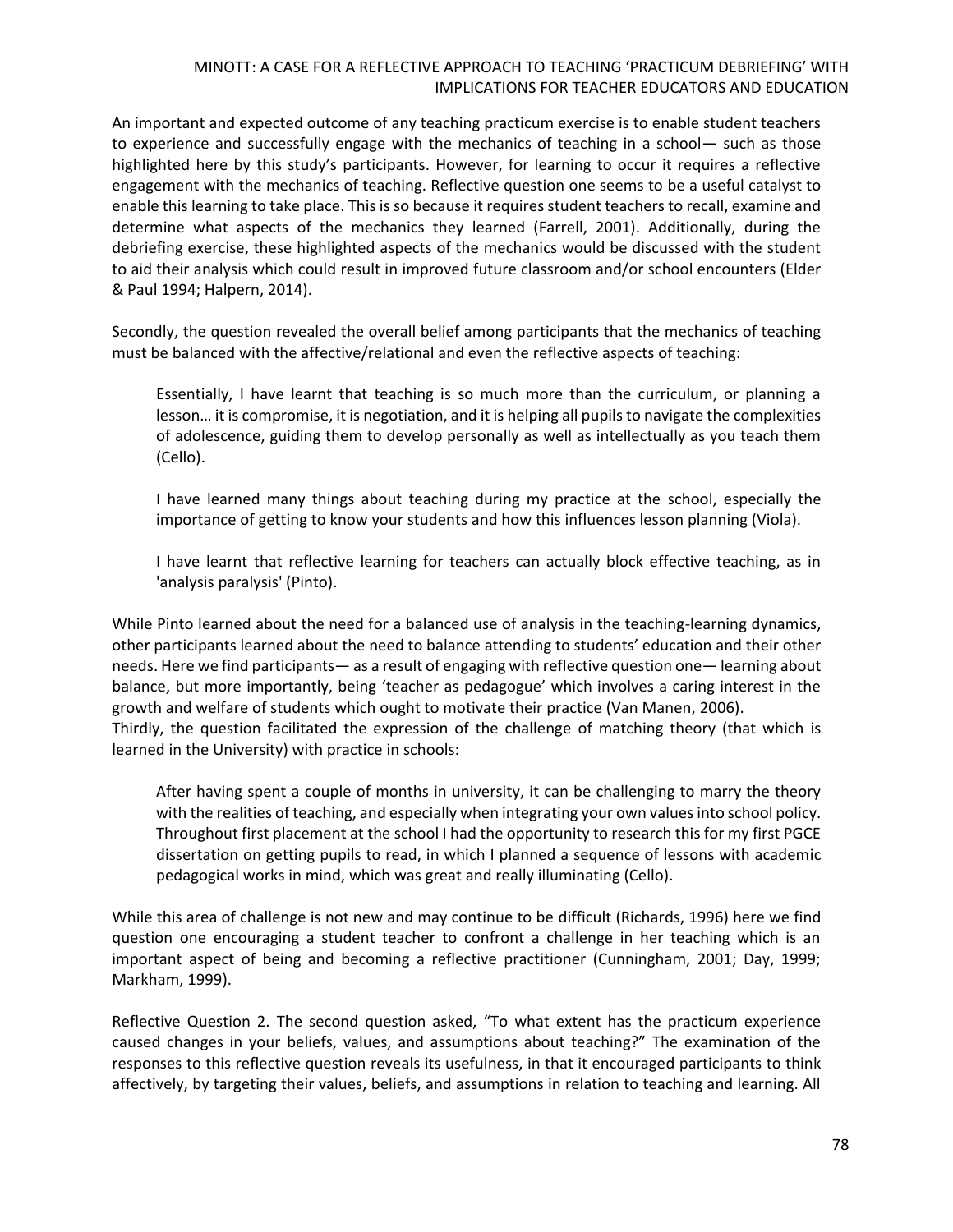participants pointed out that the experience either confirmed, challenged, or changed their beliefs, values, and assumptions about teaching. For example, Cello's experience confirmed her belief, values, and assumptions about teaching history.

In terms of teaching History, I remain committed to teaching according to the university's values such as diverse histories, histories for all and historical thinking, which are compatible with the history scheme of work at the local school, giving me the opportunity to expand my understanding and implementation of these values (Cello).

On the other hand, it caused changes in these areas:

However, in terms of teaching in general, certain assumptions have been challenged. I assumed you can just go in and be everyone's favourite teacher, but it is important to establish boundaries, rules, and expectations first (although nothing near as harsh as the 'don't smile until Christmas' rule). Therefore, cultivating behaviour for learning is an ongoing target of mine - they will not listen to / behave for you if you are always nice to them and you must use sanctions according to school policy (Cello).

For Pinto, he arrived at the conclusion that children are low on the list of priorities. However, similar to Cello, Viola also experienced changes in these areas:

The way I view teaching is now very different from when I started my practice in the school. I underestimated the workload which teachers face and the pressure that they are under from parents, the government and school leadership teams. This practice experience has changed my view on the amount of planning involved in every lesson and that being a good teacher is not something that is automatic but takes years of practice (Viola).

The fact that there is a mixture of response by participants to this question could suggest that while teachers' beliefs, values, and assumptions about teaching are deeply ingrained and sometimes difficult to change (Borg, 2001), sometimes they do change if they are willing to reflect on these (Minott, 2009). Also, of importance is the fact that via reflective question two, participants disclose and examine personal feelings which is an aspect of being and becoming a reflective teacher (Reiman, 1999). This idea of disclosing personal feeling can be a challenge and is addressed later in this paper.

Reflective Question 3. The third question asked, "What have you learned about 'self' as a teacher?" The examination of the responses to this reflective question reveals its usefulness in that it encouraged the participants to personalize the teaching practicum exercise by examining and disclosing personal feelings (Reiman, 1999).

Pinto made the point that he has learned that he is able to remain true to teaching even while facing criticisms. Viola said that she has learned that she is patient and constantly reflective and these are very helpful when planning based on students' needs and during lesson implementation. Cello is of the opinion that she has two personas, the teacher and 'the real', and she can keep them separate while in the classroom. She is also a friendly person who cultivates friendships at work. She concludes that while she may not be charismatic or intellectually brilliant—she is a reflective teacher. And this, for her, is 'a golden nugget'.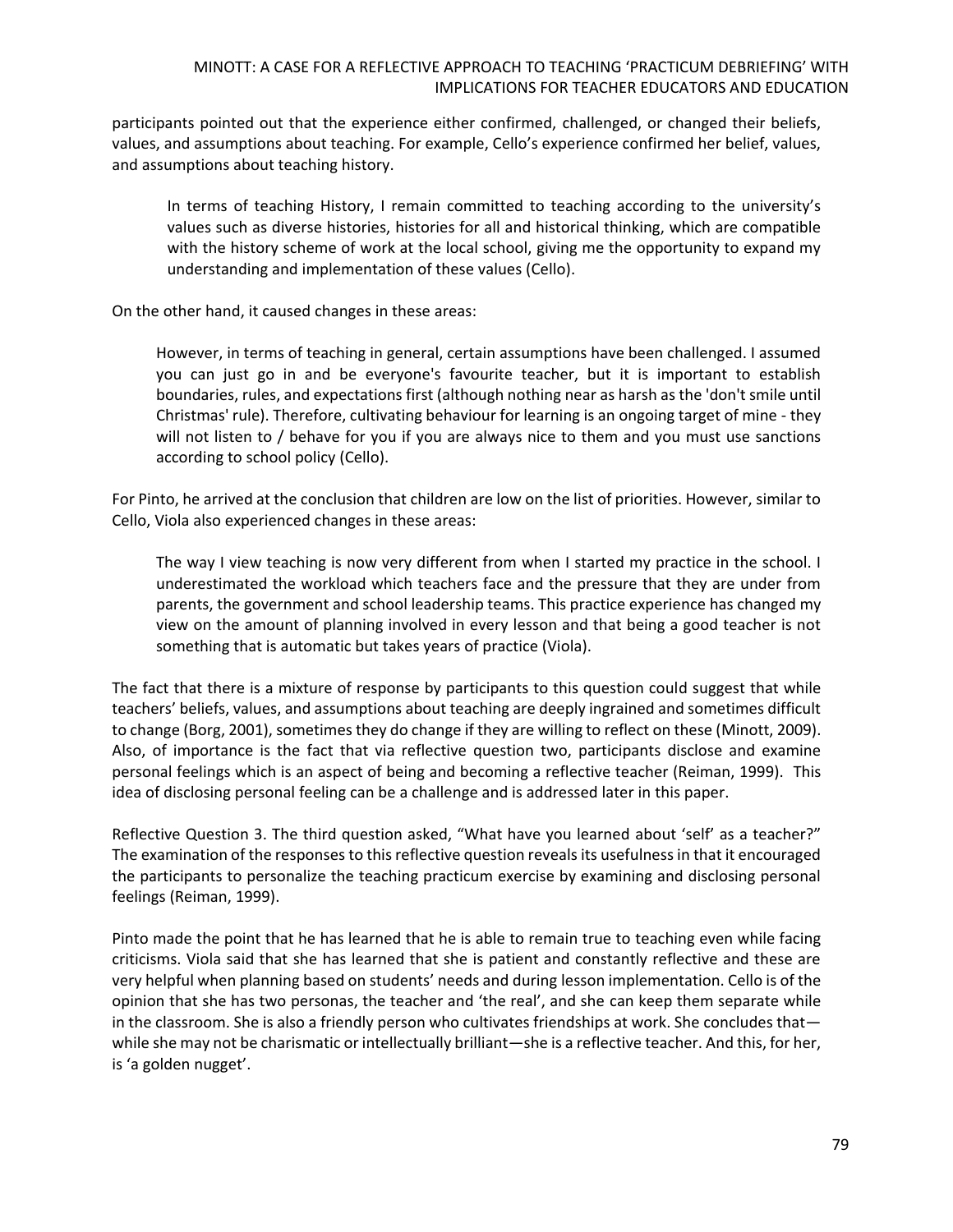An examination of these quotations displays an awareness of 'self' by the participants, and selfawareness is a facet of reflective teaching and is critical to teachers' professional growth. More is said about self-awareness in the next section as we examine the benefits of the RATPD.

### *Benefits of the RATPD and by extension the three Reflective Questions.*

An overview of the preceding discussion and the responses analyzed, reveals that the RATPD and by extension, the three core reflective questions through which the approach is enacted encourages the development of student teachers' reflective capabilities. The thought of one participant supports this idea. 'Overall, the questions are useful in helping to reflect critically on the practicum experience and to think about what I have learned so far as a teacher' (Viola).

The need to aid student teachers to reflect on learning is now well documented in the literature. Specifically, the RATPD encourages critical thinking, self-directed critical thinking, and self-awareness. Another benefit of the RATPD, not identified from the examination of the data, was that it offers a structure to guide de-briefing sessions.

Critical thinking is a process of disciplined intellectual criticism combining research, knowledge of context, and balanced judgment (Minott, 2009). It is characterized differently by various writers. Fowler (2015) lists over 15 definitions of critical thinking proposed by 15 writers. There are some similarities as well as differences to these. An examination of the definitions suggests that the writers all agree on the fact that its binding characteristic is that it is primarily a mental or cognitive process with particular outcomes, such as arriving at appropriate:

- beliefs,
- patterns of reasoning,
- conclusion of whether to reject or suspend judgment on an issue,
- understanding and meaning of an issue or statement,
- logical inferences, evidence and following where it leads,
- and decisions about material by distinguishing between facts and opinion.

This list of outcomes of critical thinking displays the different uses and results of the application of this cognitive skill. For example, critical thinking can be applied to various situations and a conclusion drawn regarding what to believe or what actions to take, or it can result in making logical inferences. The need to develop and the importance of improving teachers and students' ability to think critically have been documented. For example, Schafersman (1991) points out:

Critical thinking is an important and vital topic in modern education. All educators are interested in teaching critical thinking to their students. Many academic departments hope that its professors and instructors will become informed about the strategy of teaching critical thinking skills, identify areas in one's courses as the proper place to emphasize and teach critical thinking, and develop and use some problems in exams that test students' critical thinking skills (n.p).

### Carrol (1989) states:

Why should we be concerned about critical thinking in our classrooms? Obviously, we want to educate citizens whose decisions and choices will be based on careful, critical thinking. Maintaining the right of free choice itself may depend on the ability to think clearly (n.p).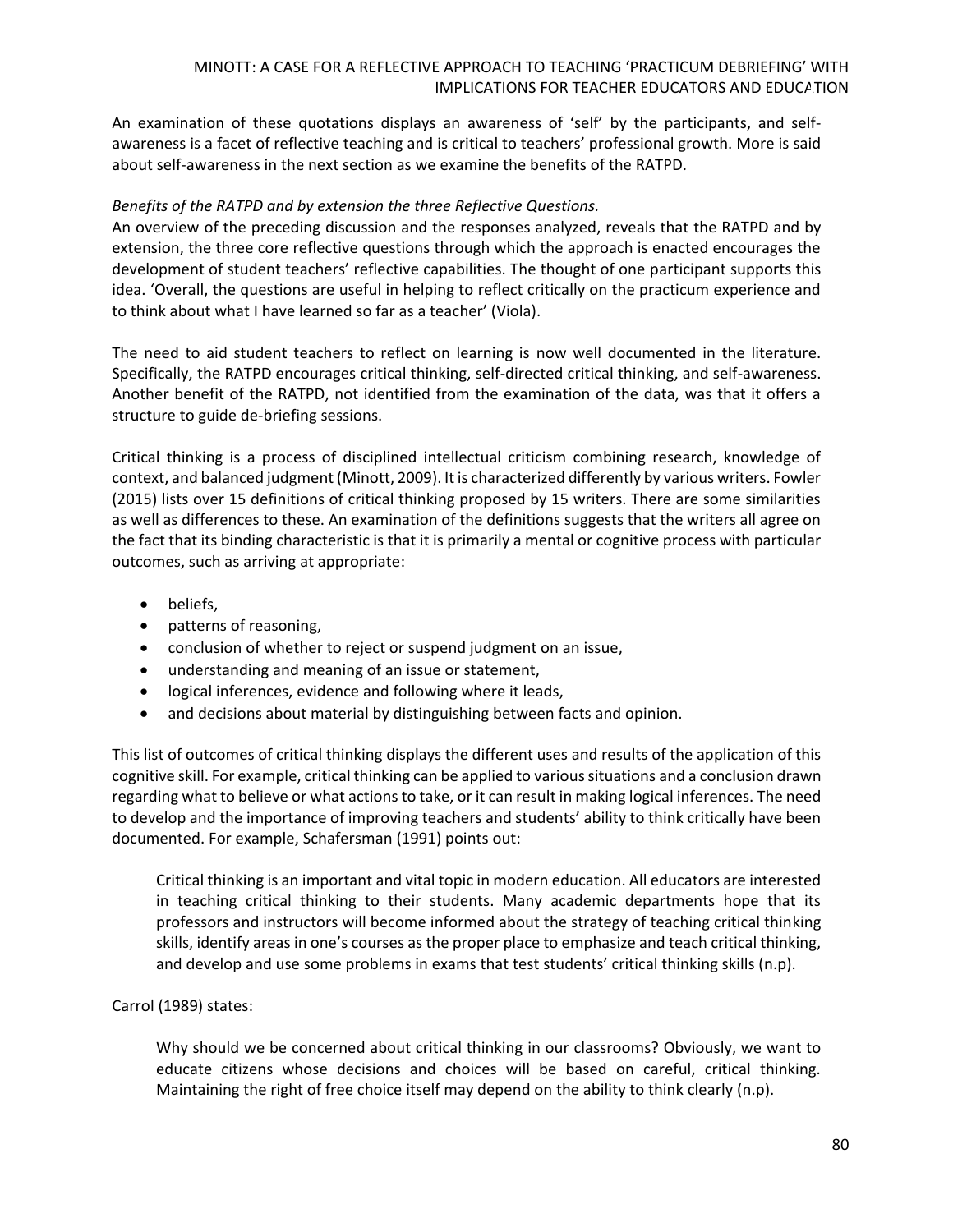The RATPD encourages critical thinking, for the reflective questions utilized cannot be effectively answered without thinking critically (Minott, 2015), and two, as displayed in the preceding discussion, participants confirmed or changed certain beliefs and assumptions about teaching, for example,

… in terms of teaching in general, certain assumptions have been challenged. I assumed you can just go in and be everyone's favourite teacher, but it is important to establish boundaries, rules, and expectations first (although nothing near as harsh as the 'don't smile until Christmas' rule)… (Cello).

Participants also arrived at various understandings of teaching (such as the need to balance the mechanics and affective/relational aspects of teaching) and made logical inferences from situations they encountered.

Cole (1997), while embracing the concept of critical thinking as a co-requisite to reflective practice, points out that critical thinking should be "self-directed." In other words, it should be an integral aspect of teachers' ongoing critical inquiry into their teaching and not administratively decreed by policymakers or educational administrators. Other writers, such as Hyrkas and colleagues (2001) and Calderhead (1992), agree with this, for they are of the opinion that there is indeed a feeling of autonomy when teachers engage in self-directed critical thinking as an integral aspect of the ongoing process of inquiry into their own teaching. When this occurs, teachers are more likely to take control of their learning, which should result in improved learning opportunities for students.

The RATPD process also encourages self-directed critical thinking. This is so because students are given the questions in advance of the debriefing session to guide their thinking. This process also allows them the opportunity to determine what aspects of the practicum they will think, talk, or write about during debriefing sessions (Minott, 2015).

Elder and Paul (1994) and Halpern (2014) state that self-awareness of our ways of learning and our knowledge is the essence of critical thinking, but, more important, it encourages professional growth. Richards and Shupe (2003) agree with this thought when they state that teachers' professional development depends on their willingness to take stock of their own behaviour or become aware of "self." Critical to this process is the willingness to ask questions about one's behaviour's and how they might be negatively affecting one's professional growth.

According to Cunningham (2001) and Bengtsson (1993), if teachers hone their cognitive and affective skills via reflective teaching, this could improve their ability to react and respond—as they are teaching—to assess, revise, and implement approaches and activities on the spot. The honing of cognitive and affective skills via reflective teaching could also develop further self-awareness and knowledge. More important, self-awareness could aid in encouraging teachers in their role as autonomous professionals who take responsibility for their own professional growth.

An examination of the preceding discussion, especially the participants' comments, reveals that the RATPD encourages self-awareness, as they were able to identify aspects of themselves as teachers. This was facilitated by the reflective question asked about "self" as teacher. For example, one participant points out the struggle she has with planning time effectively and maintaining a healthy work/life balance. Another pointed out that he has learned that he is able to remain true to teaching even while facing criticisms.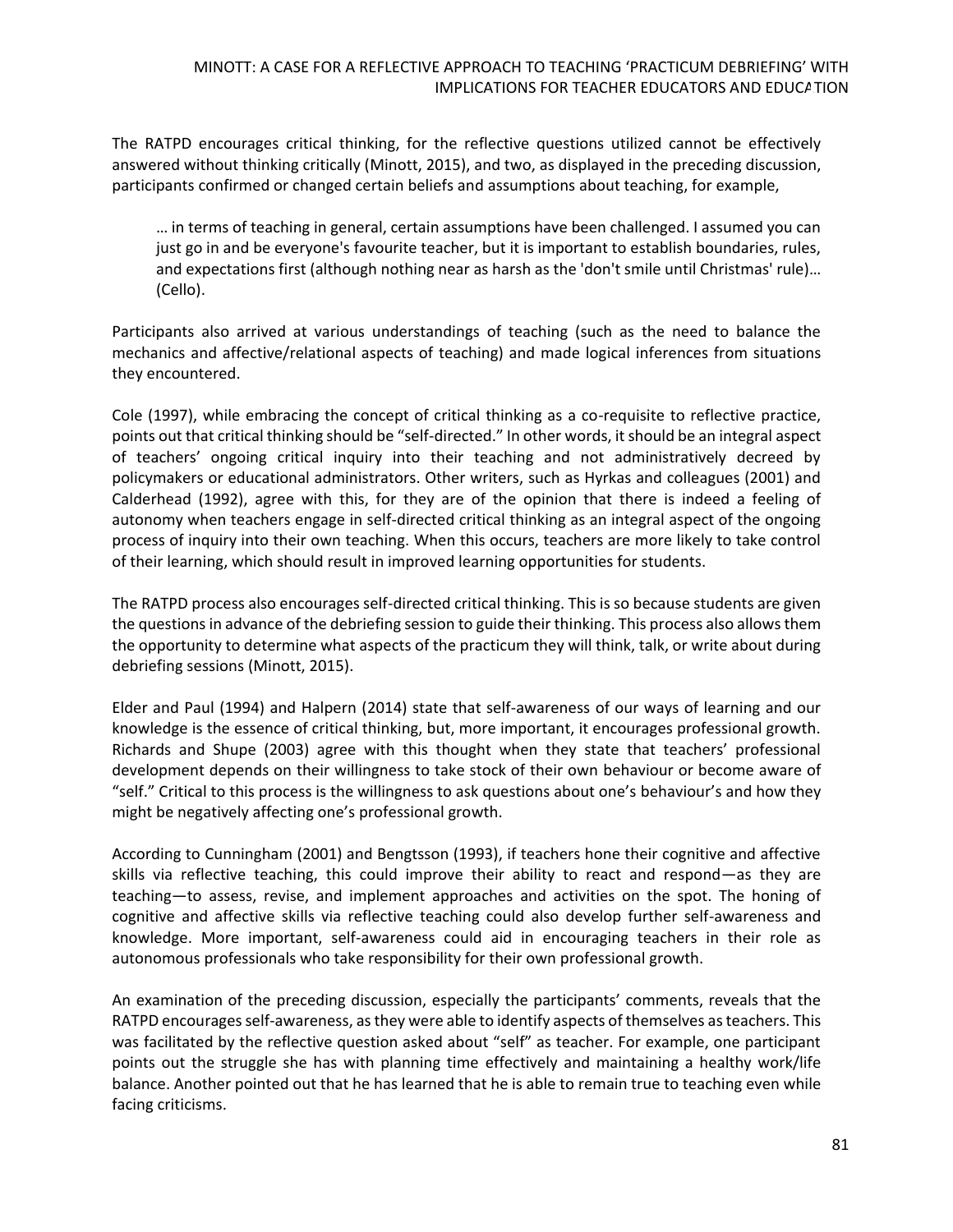The RATPD provides university teacher educators, school-based mentors, and student teachers with a useful, practical, user-friendly reflective tool for use during practicum exercises (Minott, 2015). For the university teacher educators and school-based mentors, the strategy also offers a structured guide for practicum debriefing sessions. While there are no universally set numbers of hours for a practicum debriefing session, I have found that the RATPD and the questions asked help to keep debriefing sessions between 30 and 40 minutes. This is particularly important when one university teacher educator is assigned to debrief 20 to 30 student teachers in one sitting. Also, the questions act as a guide for students' thoughts and tend to limit their "ramblings," which can be evident in debriefing sessions, especially when an open-ended questioning technique is employed (Minott, 2015).

#### **Challenge of the RATPD and by extension the three Reflective Questions.**

The main challenge of the RATPD that should be considered is that student teachers are sometimes reluctant to share their perception and what they truly believe and feel about a particular issue or situation encountered. This suggests that genuine reflexivity is not always easy for student teachers. It seems, to examine one own feeling in the context of teacher education continues to be contentious and only recently, has it been acknowledged as central to teaching (Day and Leitch 2001). Hargreaves (1998) adds to the conversation when he points out that acknowledging and talking about emotion in an educational setting is a means to an end—that of facilitating the really important business of cognitive learning. This reluctance by student teachers to share perception and what they truly believe and feel about an occurrence or teaching episode could be seen, not just as a challenge of the RATPD, but also a limitation of this study.

However, to help to resolve this challenge of students' unwilling to talk about feeling or emotions, values, beliefs, and personal assumptions, I reassure them during debriefing sessions that what they say in the tutorial room "stays in the room." In other words, I promise confidentiality, and I do not record all that is discussed in the sessions, especially if I sense that what is being discussed is personal and emotional. Additionally, after each session, I invite students to read and edit the debriefing record that is kept in their file.

### **Summary**

The results and discussion of findings point out the following about each question. Reflective Question one, solicited from participants what they observed and learned about the mechanics and the affective/relational aspects of teaching. It revealed the overall belief among participants that there is the need to balance the mechanics and the affective/relational and reflective aspects of teaching. Reflective Question two, encouraged participants to think affectively by targeting their values, beliefs, and assumptions in relation to teaching and learning. Reflective Question three, encouraged participants to personalize the teaching practicum exercise by examining and disclosing personal feelings about 'self' as a teacher.

The three main benefits of the RATPD are as follows: one, it encouraged critical thinking, for the reflective questions utilized cannot be effectively answered without thinking critically; two, it encouraged self-directed critical thinking; and three, it encouraged self-awareness. The main challenge of the RATPD is that students are sometimes reluctant to share their perception and what they truly believe and feel about a particular issue or situation encountered.

#### **Implications and Conclusion**

Despite the main challenge of the RATPD identified in the preceding discussion, teacher educators,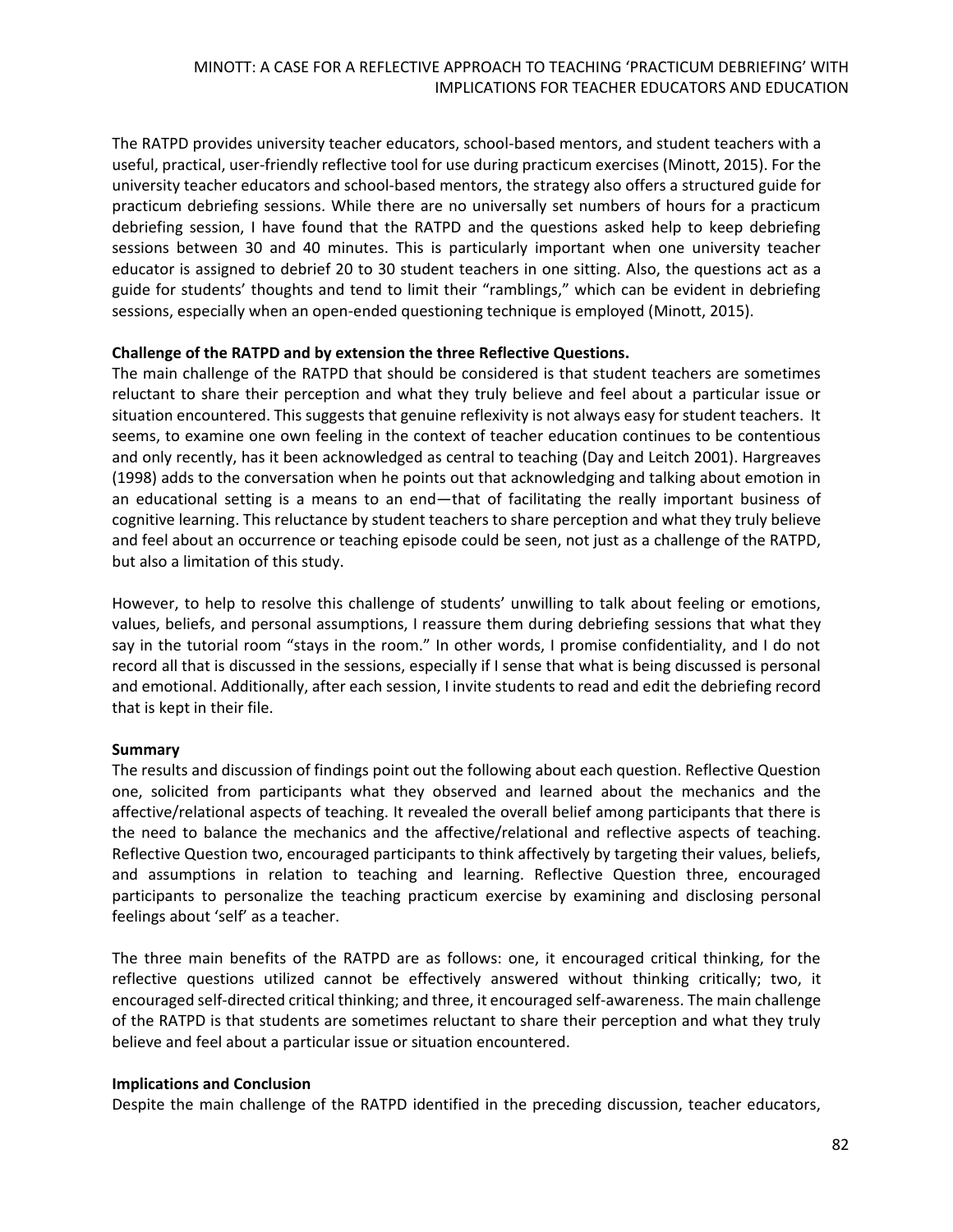school-based mentors and cooperating teachers should view it as an additional tool that enables and encourages the reflective capabilities of student teachers. Some educators may be using these or similar questions in their practice. The RATPD however, provides a structure and a framework to guide debriefing sessions— central aspects of the work of these educators.

The use of the strategy in a teacher education programme would contribute to the hidden curriculum. Doing so, indirectly conveys to student teachers the importance placed on teaching reflectively and their development as reflective practitioners. Jerald (2006) notes that, among many things, the hidden curriculum indirectly communicates through written words and actions: attitudes, knowledge, and behaviours that are learned by students.

One role of teacher educators is to model various aspects of teaching. The Association of Teacher Educators (USA) (2003) identifies modelling of teaching and ideas that student teachers are expected to grasp, as the number one standard expected of accomplished teacher educators. The use of the RATPD is an opportunity for teacher educators to display the kinds of questions that student teachers should carry into their practice as teachers. Conklin (2008) supports this idea for the writer points out that modelling also includes the use of activities to teach covert or unspoken aims.

The three questions through which the strategy is enacted can be easily memorised and others added as needed. This memorisation aid in making the dialogue between the student teacher and the mentor more conversational. This conversational approach helps to put the student at ease. Additionally, the RATPD can be used as an evaluation tool at the end of a lecture or unit of lessons in any discipline in the teacher education curriculum (Minott, 2015).

To conclude, this instrumental research case study used the recent practicum experience and opinions of a selected number of UK student teachers from a local university to evaluate the usefulness, benefits, and challenge of the three-core reflective question through which the RATPD strategy is enacted. The usefulness of the three questions and by extension the RATPD can be seen in the fact that they encourage participants to think critically about their teaching and about own behaviour as potential teachers. Also, it encourages student teachers, during the actual teaching practicum, to not only focus on the mechanics and affective/relational aspects of teaching but to consider self as a teacher, which is a major facet of being and becoming a reflective practitioner.

#### **References**

- Bengtsson, J. (1993) 'Theory and practice: Two fundamental categories in the philosophy of teacher education', *Educational Review*, 45(3), pp. 205–211.
- Borg, M. (2001) 'Key Concepts in ELT Teachers' beliefs', *ELT Journal*, 55(2), pp. 186-188.
- Calderhead, J. (1992) The role of reflection in learning to teach, in Valli, L. (ed.) *Reflective teacher education—Cases and critiques.* Albany: State University of New York Press. pp. 139–146.
- Carrol, T. M. (1989) Critical thinking: Promoting it in the classroom. Available at: <https://eric.ed.gov/?id=ED306554> (Accessed 04 June 2021).
- Cole, A. L. (1997) 'Impediments to reflective practice towards a new agenda for re-search on teaching', *Teachers and Teaching; Theory and Practice*, 3(1), pp. 7–27.
- Conklin, H.G. (2008) 'Modeling Compassion In Critical, Justice-Oriented Teacher Education', *Harvard Educational Review,* 78(4), pp. 652-674. doi:10.17763/haer.
- Creswell, J. W. (1998) *Qualitative inquiry and research design: Choosing among five traditions*. Thousand Oaks, CA: Sage.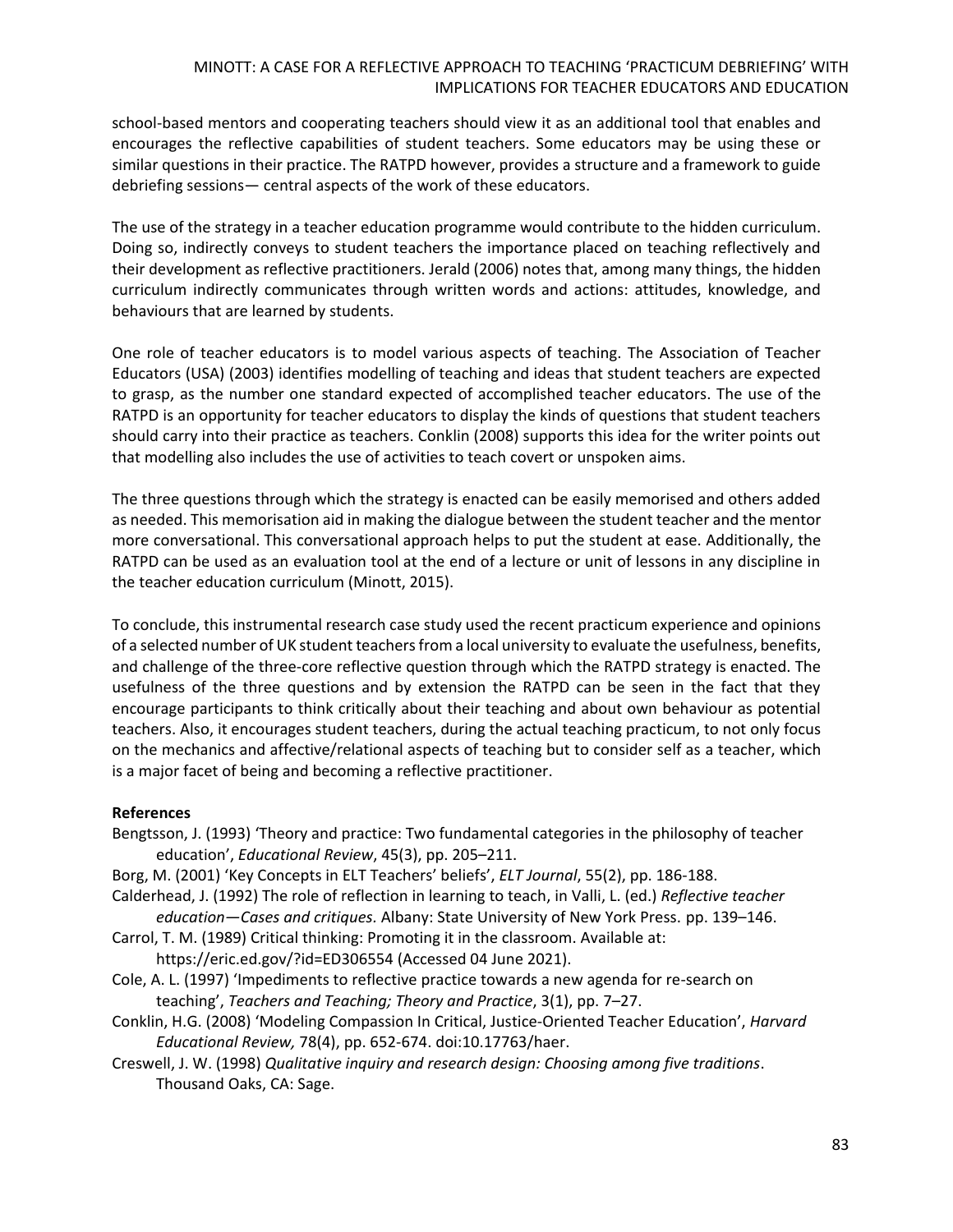- Cunningham, F. M. A. (2001) Reflective teaching practice in adult ESL. Available at: [http://www.cal.org/caela/esl\\_resources/digests/reflect.html](http://www.cal.org/caela/esl_resources/digests/reflect.html) (Accessed: 04 June 2021).
- Day, C. W. (1999) Researching teaching through reflective practice, in Loughran, J. (ed.) *Researching teaching: Methodologies and practices for understanding pedagogy.* London: Falmer Press. pp. 215–231.
- Day, C. W. and Leitch, R. (2001) 'Teachers' and teacher educators' lives: The role of emotion', *Teaching and Teacher Education*, 17(4), 403–415.
- Elder, L.. and Paul, R. (1994) 'Critical thinking: Why we must transform our teaching', *Journal of Developmental Education*, 18(1), pp. 34–35.
- Elliott, J (1991) *Different Conceptions of Case Study and the Problem of Variability. Action Research for Educational Change*. Buckingham: Open University Press.
- Farrell, T. S. C. (2001) 'Tailoring reflection to individual needs: A TESOL case study', *Journal of Education for Teaching*, 27(1), pp. 23–28.
- Fowler, B. (2015) Critical thinking, contributed by Barbara Fowler, Longview Community College. Available at[:https://novarhetoricalstyle.wordpress.com/2015/01/01/critical-thinking/](https://novarhetoricalstyle.wordpress.com/2015/01/01/critical-thinking/) (Accessed: 04 June 2021).
- Grushka, K., McLeod, J. H. and Reynolds, R. (2005) 'Reflecting upon reflection: Theory and practice in one Australian university teacher education program', *Reflective Practice*, 6(2), pp. 239–246.
- Guba, E. G. and Lincoln, Y. S. (1998) Competing paradigms in qualitative research, in Denzin, N.K. and Lincoln, Y.S. (eds.) *The landscape of qualitative research theories and issues.* Thousand Oaks, CA: Sage. pp. 195–220.
- Halpern, D. F. (2014) *Thought and knowledge: An introduction to critical thinking. 5 th Edition*. New York: Psychology Press.
- Hargreaves, A. (1998) 'The emotional practice of teaching', *Teaching and Teacher Education*, 14(8), pp. 835–854.
- Hyrkas, K., Tarkka, M. T. and Ilmonen, P. M. (2001) 'Teacher candidates' reflective teaching and learning in a hospital setting-changing the pattern of practical training; A challenge of growing into teacher-hood', *Journal of Advanced Nursing*, 33(4), pp. 503–511.
- Jerald, C.D. (2006) School Culture: 'The Hidden Curriculum'. Available at: <https://files.eric.ed.gov/fulltext/ED495013.pdf> (Accessed: 29 July 2021).
- Markham, M. (1999) 'Through the looking glass: Reflective teaching through a Lacanian lens', *Curriculum Inquiry*, 29(1), pp. 55–76.
- Minott, M.A. (2009) *Reflection and reflective teaching: a case study of four seasoned Teachers in the Cayman Islands*. Saarbrücken, Germany: VDM Verlag.
- Minott, M.A. (2015) 'Encouraging Secondary Students' Deep Reflection-on-learning: a case for a Reflective Approach to Student Learning Evaluation'*, Reflective Practice: International and Multidisciplinary Perspective*, 16(4), pp. 487– 496. Available at:

[http://dx.doi.org/10.1080/14623943.2015.1064375.](http://dx.doi.org/10.1080/14623943.2015.1064375) (Accessed: 29 July 2021).

- Parkinson, P. T. (2009) 'Field-based pre-service teacher research: Facilitating reflective professional practice', *Teaching & Teacher Education*, 25(6), pp. 798–804.
- Posner, G. J. (1989) *Field experience methods of reflective teaching*. New York: Longman.
- Reiman, A. J. (1999) 'The evolution of the social role-taking and guided reflection framework in teacher education: Recent theory and quantitative synthesis of research', *Teaching and Teacher Education*, *15*(6), pp. 597-612.
- Richards C.A (1996) *Pedagogical beliefs, skills, knowledge: influences on pre-service music teachers lesson planning.* Unpublished PhD Thesis. University of Newcastle, Newcastle, Australia. Richards, G. B. and Shupe, M. J. (2003) 'The importance of teacher self-awareness in working